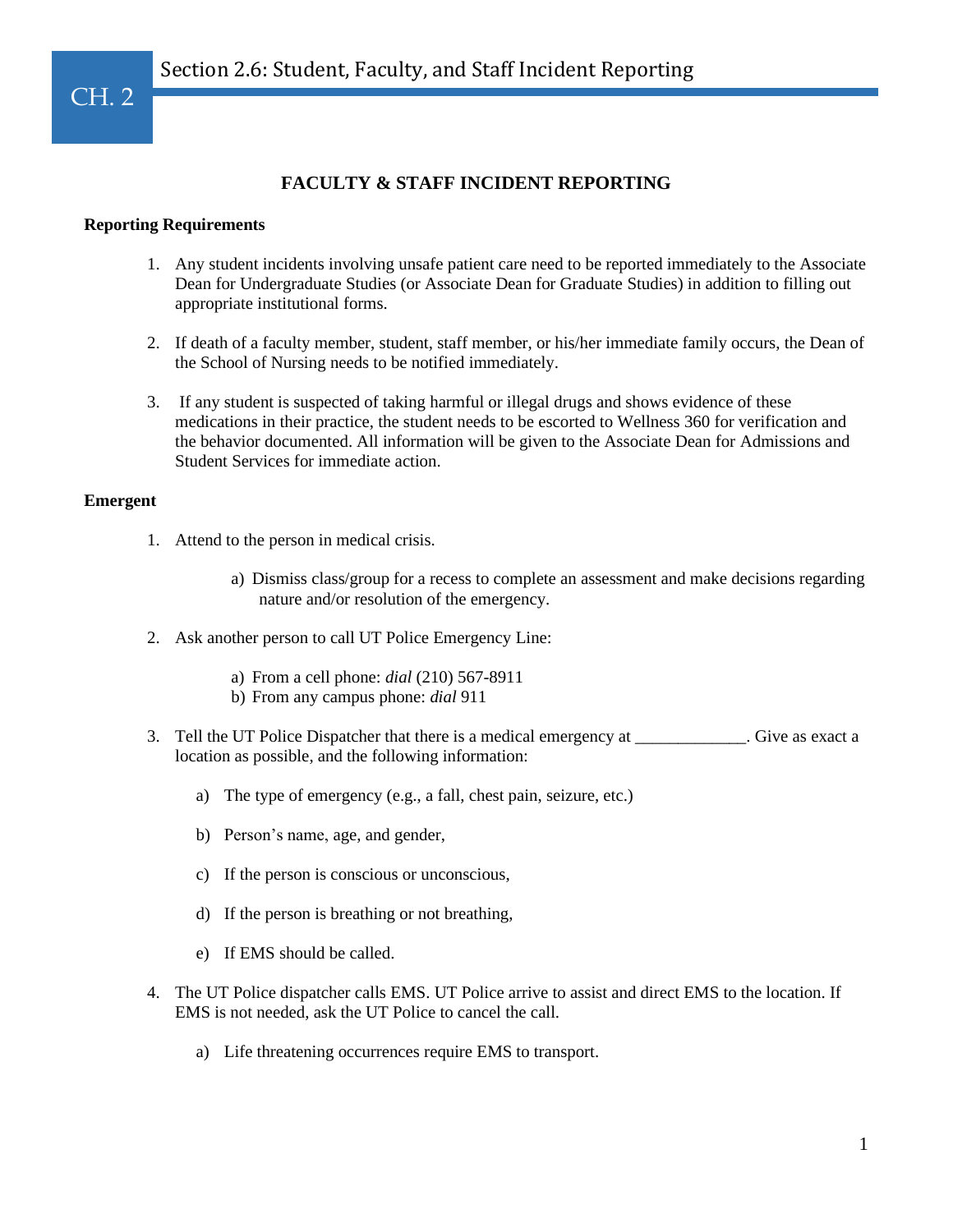## **Non-Emergent**

- 1. For non-urgent care, notify Wellness 360 to arrange for an assessment. Depending on the proximity of the incident from Wellness 360, transportation by wheelchair or ambulance may be required.
- 2. Transportation by family may be acceptable for non-urgent care. Transportation by faculty, staff, or students are prohibited.

## *\* All EMS and medical assessment costs and/or charges are the responsibility of the patient.*

## **Responsibilities for Emergent and Non-Emergent Incidents:**

- 1. Faculty are responsible for resolving the situation appropriately according to procedure and policy. It is NOT the faculty's responsibility to continue to monitor the person involved when EMS is on scene.
- 2. Faculty will complete a *Medical Assessment Declination Form* if a student refuses the faculty member's advice. The student will sign the form to acknowledge their declination for a medical assessment.
- 3. Faculty will advise the student when a physician clearance note will be required to return to school activities upon their return.
- 4. Faculty will complete an *Occurrence/Incident Report* The completed report will be submitted to the respective Associate Dean for signature and forwarded to the Director of Business Operations where it will be logged. The *Occurrence/Incident Report* is a confidential document that is not to be kept in the School of Nursing. The Dean's office will send the completed report to the Environmental Health and Safety Department for secure filing. Record retention schedules will be followed.
- 5. Faculty will debrief students, administration, and other faculty, as appropriate, as soon as possible following the occurrence.

## **Notification of administration should be completed as follows:**

- 1. Notify the Dean's Office immediately at (210) 567-5800 between 8:00am-5:00pm weekdays.
- 2. Notify the Dean immediately if the emergency has resulted in severe injury, illness, or death even after hours.
- 3. Notify the Associate Dean for Admissions and Student Services if a student is the injured or ill person.

Below is the link for faculty and staff incident reporting: <https://wp.uthscsa.edu/safety/workers-compensation/>

Updated December 2020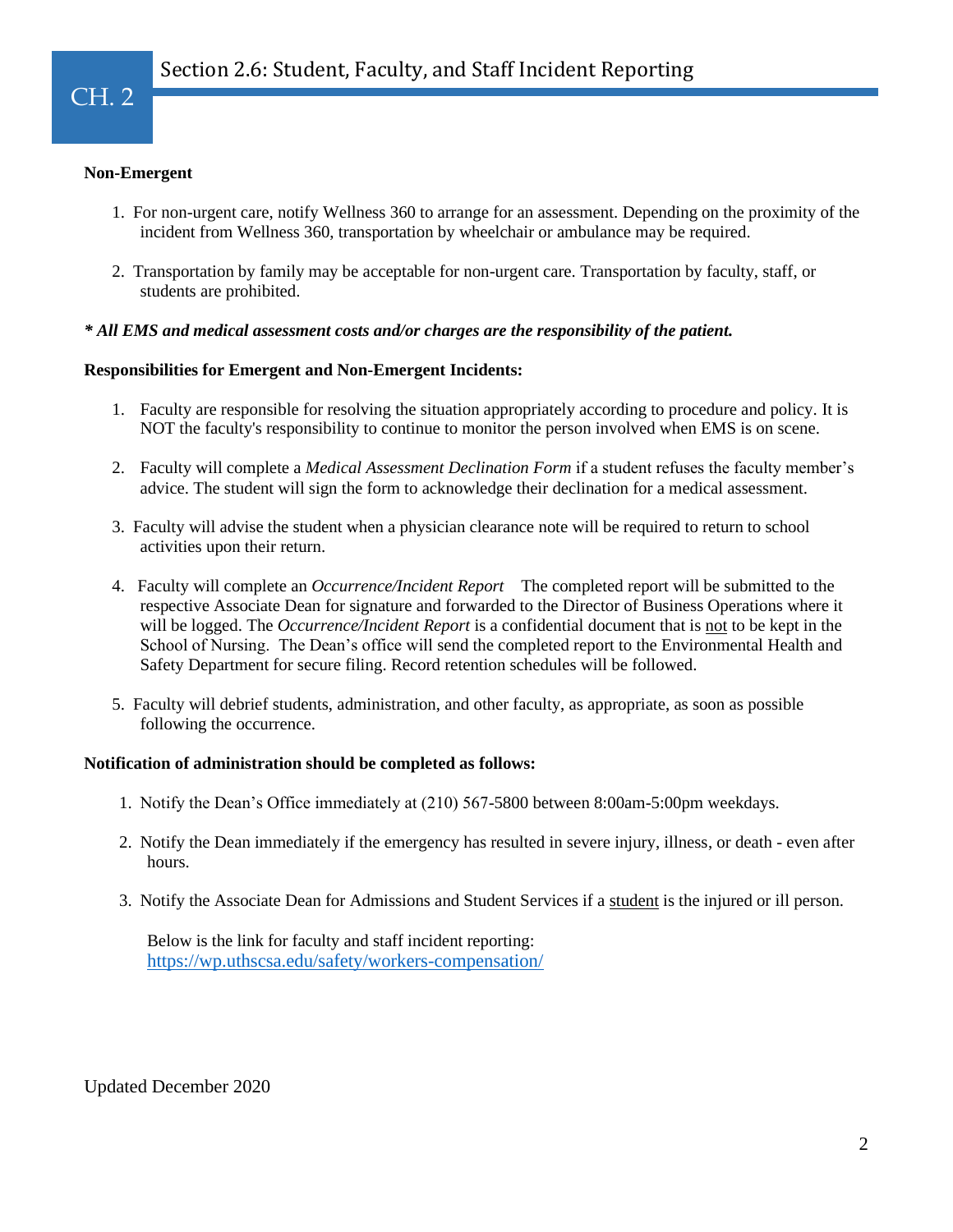$CH.2$ 

Attachment 1

## UTHSCSA SCHOOL OF NURSING OCCURRENCE / INCIDENT REPORT

(Please print all information)

| STATUS OF PERSON INVOLVED: (i.e. Employee, Student, C.E. Participant, Visitor, Guest Lecturer, etc.)                                                                                                                          |                                                                                                                      |  |
|-------------------------------------------------------------------------------------------------------------------------------------------------------------------------------------------------------------------------------|----------------------------------------------------------------------------------------------------------------------|--|
| EMERGENCY CONTACT & TIME NOTIFIED: University of the state of the state of the state of the state of the state of the state of the state of the state of the state of the state of the state of the state of the state of the |                                                                                                                      |  |
|                                                                                                                                                                                                                               |                                                                                                                      |  |
|                                                                                                                                                                                                                               |                                                                                                                      |  |
|                                                                                                                                                                                                                               |                                                                                                                      |  |
|                                                                                                                                                                                                                               | <u> 1989 - Johann Stoff, deutscher Stoffen und der Stoffen und der Stoffen und der Stoffen und der Stoffen und d</u> |  |
|                                                                                                                                                                                                                               |                                                                                                                      |  |
|                                                                                                                                                                                                                               |                                                                                                                      |  |
| DESCRIBE WHAT HAPPENED: (Describe location, time, and sequence of activities leading up to the Occurrence)                                                                                                                    |                                                                                                                      |  |
|                                                                                                                                                                                                                               |                                                                                                                      |  |
|                                                                                                                                                                                                                               |                                                                                                                      |  |
|                                                                                                                                                                                                                               |                                                                                                                      |  |
|                                                                                                                                                                                                                               |                                                                                                                      |  |
|                                                                                                                                                                                                                               |                                                                                                                      |  |
|                                                                                                                                                                                                                               |                                                                                                                      |  |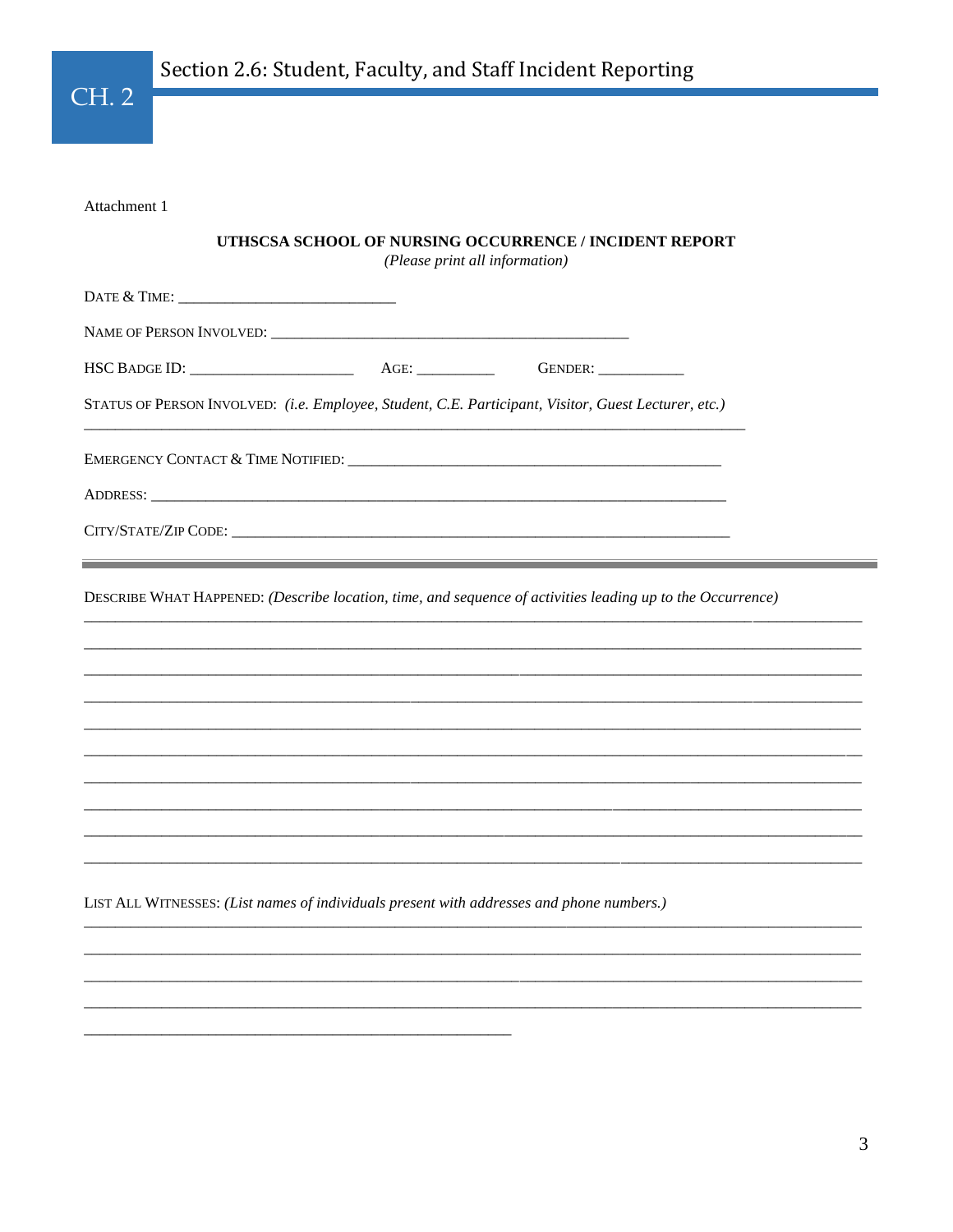## UTHSCSA SCHOOL OF NURSING OCCURRENCE / INCIDENT REPORT (Continued)

OBSERVATIONS ABOUT PERSON INVOLVED: (describe factual, subjective & objective observations)

WHAT ACTION WAS TAKEN? (i.e. EMS called, ice applied, etc.)

RESOLUTION/OUTCOME: (i.e. EMS, peers, or family transported patient to medical facility, etc.)

Printed Name of Faculty/Administrator Reporting Signature of Faculty/Administrator Reporting

Date

Printed Name of Administrator Notified

Signature of Administrator Notified

Date

## Send this completed form to the Dean's Office immediately. OCCURRENCE REPORT MUST INCLUDE RESOLUTION OR OUTCOME